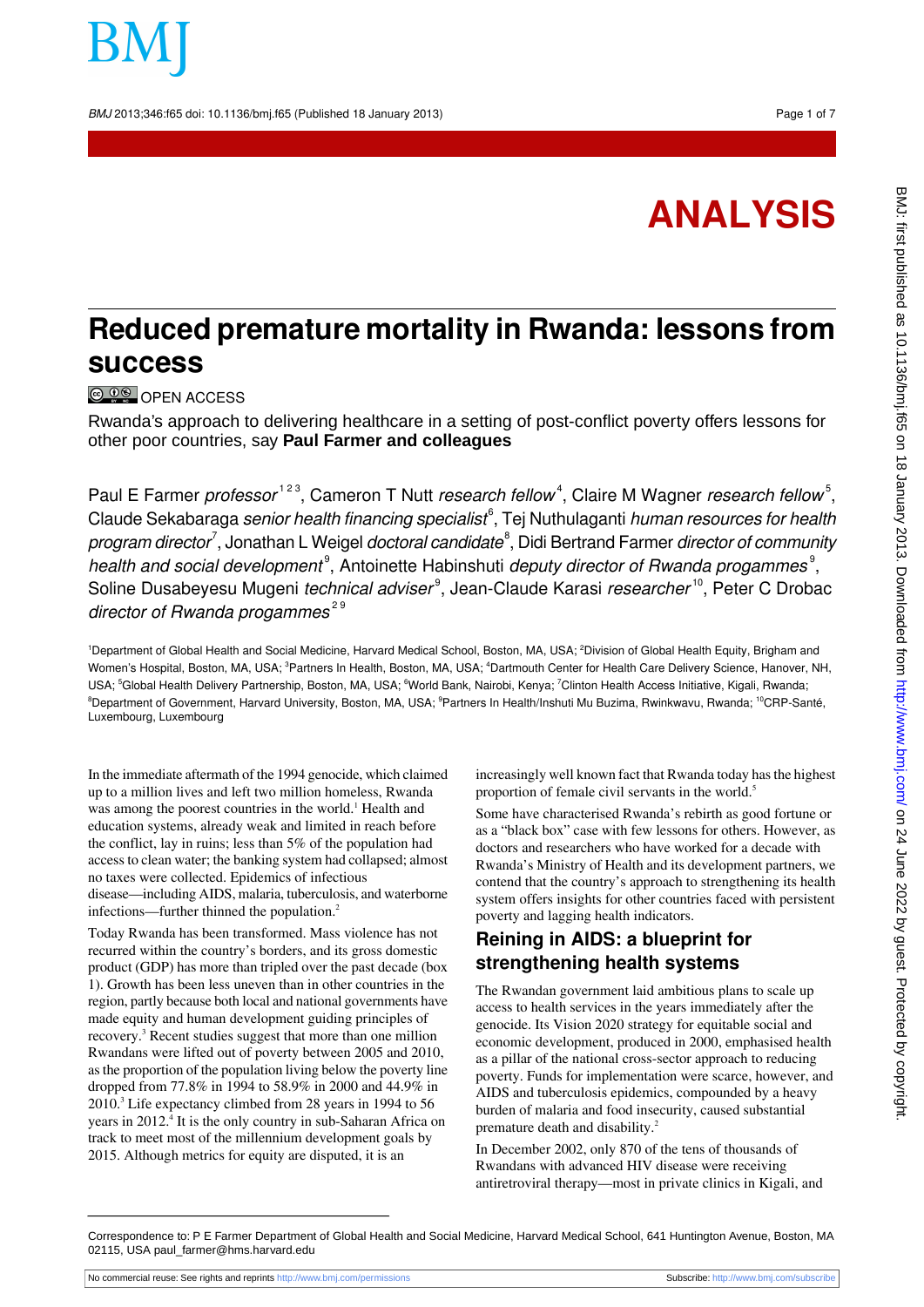#### **Box 1: Rwanda's social and economic context**

- **•** Population (2011): 10 942 950
- **•** Population living in rural areas (2011): 81.2%
- **•** Population below age 15 (2011): 42.8%
- **•** Parliamentary seats held by women (2011): 56.3%
- **•** Net enrolment in primary education (2010): 98.7%
- **•** Gross domestic product (GDP) per capita (2011): \$582.79 (£361; €435)
- **•** Average annual GDP growth over past decade (2002-11): 7.6%
- **•** Agriculture as percentage of GDP (2010): 32.2%
- **•** External assistance for health (2010): \$277m
- **•** External assistance as proportion of total health spending (2010): 47%
- **•** Public spending on health as proportion of public spending (2010): 20.1%
- **•** Total health spending per capita (2010): \$55.51
- **•** Physicians/nurses/midwives per 1000 population (2011): 0.84

many erratically.<sup>6</sup> In the early 2000s, new funding mechanisms, most notably from the Global Fund to Fight AIDS, Tuberculosis and Malaria (Global Fund) and the US President's Emergency Plan for AIDS Relief (PEPFAR), substantially increased development assistance for health, but these funds were often restricted to specific programmes, especially for HIV.

It soon became apparent that advocacy and funding alone do not guarantee that quality health services will reach those who need them most.

Rwanda sought to control AIDS, tuberculosis, and malaria, building a stronger health system as it did so. Integration of disease-control programmes was recognised as a worthy goal. From the start, Rwanda's AIDS programme was characterised not only by efforts to integrate prevention and control but also by attention to concomitant problems such as tuberculosis and malnutrition, and to strengthening the healthcare system. As Rwanda's minister of health, Dr Agnes Binagwaho, says: "If you give Rwanda money to save the life of the oldest person in Rwanda today, we will make sure that the infant born tonight benefits too." Disease specific or "vertical" funding from the Global Fund and PEPFAR was used to rebuild the country's health infrastructure and develop robust platforms for primary care.<sup>7</sup> Similar approaches had been successful in rural Haiti.<sup>8</sup>

Scale-up of AIDS services began in cities and towns and then expanded into the rural regions in which most Rwandans live. In June 2012, 108 113 people with advanced HIV disease in Rwanda were receiving antiretroviral therapy, making Rwanda (along with much richer Botswana) one of only two countries in sub-Saharan Africa to achieve the United Nations goal of universal access to antiretroviral therapy.<sup>9</sup> Rwanda's HIV epidemic has remained at a prevalence of about 3% for the past seven years.<sup>10</sup>

#### **Rebuilding the health system**

Tackling conditions ranging from obstructed labour to chronic infectious diseases requires modern health infrastructure and well-trained staff. Rwanda's health facilities—five referral hospitals, 42 district hospitals, 469 health centres, and many private clinics—are currently staffed by 625 physicians, 8273 nurses, and 240 nurse midwives, heavily concentrated in urban areas.<sup>11</sup> Decades of instability contributed to an exodus of many health workers in the years leading up to the 1994 genocide, when many more were killed. Rwanda faces one of the greatest shortages of human resources for health in the world.

Addressing this shortage by training physicians and nurses will take many years; this effort is now under way. A cadre of 45

000 community health workers has performed many tasks over the past decade. After being elected by their communities, health workers are trained to diagnose and provide empirical treatment for malaria, pneumonia, and diarrhoeal disease. They also play a key role in health promotion efforts for family planning, antenatal care, and childhood immunisations and can refer patients to health centres and hospitals.<sup>12</sup> This approach has extended the reach of the health system, helped prevent the most vulnerable from falling through the cracks, and improved the coordination of care. Rwanda achieved a 91% success rate for community based tuberculosis treatment in  $2010<sup>11</sup>$  and even higher rates of long term adherence for community based HIV care.<sup>13</sup>

Another pillar of Rwanda's health strategy is universal health coverage. A national community based health insurance scheme known as *mutuelles de santé* was piloted in 1999 and extended nationwide by the mid-2000s, facilitated by the country's improved financial situation. As of June 2012, 90.6% of the population was enrolled, while another 7% are covered by civil service, military, or private insurance plans. In addition to annual premiums, subscribers pay 10% copayments at the point of care for services not fully covered. (Many preventive interventions, such as bed nets and vaccinations, are fully covered, along with treatment for HIV disease, tuberculosis, and some cancers.) Since 2006, both premiums and copayments have been subsidised for the poorest quarter of the population by the Global Fund and other partners.<sup>14</sup> After research showed that lower income enrolees often faced a high risk of catastrophic medical expenditures,<sup>15</sup> the Ministry of Health introduced a three tiered fee structure, so that poorer people pay smaller premiums.<sup>16</sup>

A performance based financing system, launched in 2005, rewards community health worker cooperatives, health centres, and district hospitals for better patient follow-up and improved primary care indicators, such as the proportion of women delivering at health facilities and children receiving a full course of basic immunisations.<sup>17</sup> Such incentives have helped boost the use of maternal and child health services (fig  $1/1$ ).<sup>18-21</sup>

Rwanda has also been an early adopter of technological, clinical, and programmatic innovations. The country's online health management information system $^{22}$  and national AIDS informatics system, TRACnet,<sup>23</sup> aggregate data and improve information flow between procurement and distribution divisions of the ministry, in addition to facilitating management of the performance based financing system. A mobile phone based alert and audit service for maternal and child health, RapidSMS, links community health workers to nearby health facilities.<sup>12</sup> An open source, customisable electronic medical record system,

No commercial reuse: See rights and reprints <http://www.bmj.com/permissions> Subscribe: <http://www.bmj.com/subscribe>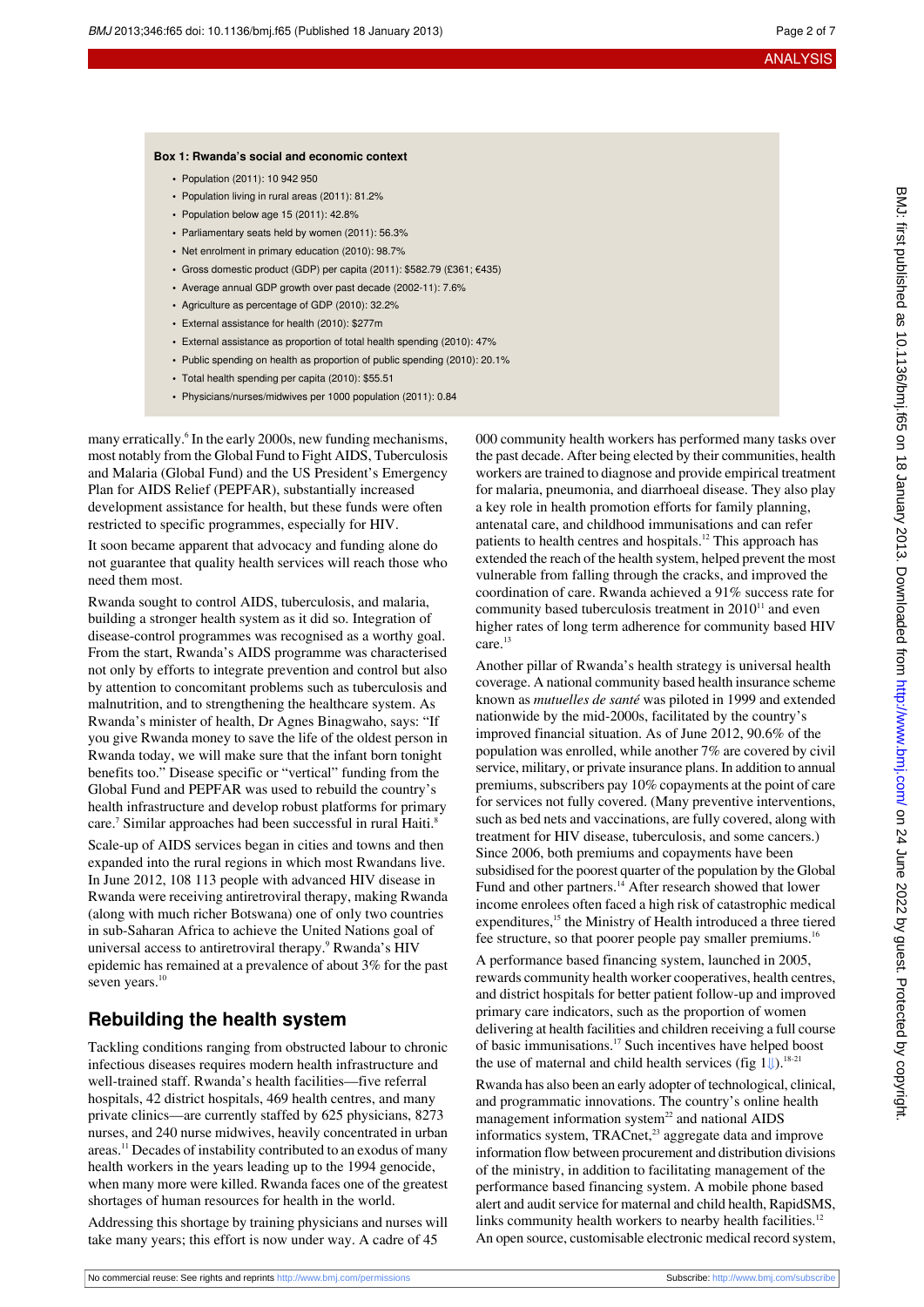OpenMRS, has been piloted at 24 health facilities and is currently being rolled out across the country.<sup>24</sup>

Rwanda was among the first countries to integrate the rotavirus, pneumococcal, and human papillomavirus (HPV) vaccines into its national immunisation system, achieving greater than 93% coverage for each of nine vaccines (rotavirus data are not yet available).<sup>25</sup> This includes  $93.2\%$  coverage for all three doses of the HPV vaccine among eligible girls in  $2011^{26}$ ; by contrast, less than a quarter of eligible girls in the United States have received a complete series.<sup>27</sup> Rwanda's school based HPV vaccination programme serves as an example of cross-sectorial collaboration, during which health authorities partner with the Ministries of Education, Gender, and Local Government as well as development partners, religious organisations, and community members.

Rebuilding health systems requires long term strategies and investments. For more than 15 years, the government of Rwanda has placed a premium on Rwandan leadership of foreign aid efforts, at both national and local levels.<sup>28</sup> The Ministry of Health demands robust financial management, transparency, and accountability standards of all of its partners.<sup>29</sup> Some non-governmental organisations reluctant to work in accordance with national strategies were asked to leave the country.<sup>30</sup>

Donors are taking note: in early 2012, Rwanda became one of the first nations to receive direct budget support from PEPFAR.<sup>31</sup> In August 2012, in partnership with the US government and the Global Fund, Rwanda launched its ambitious human resources for health programme, a seven year plan to build capacity through training in ten priority specialties (internal medicine, paediatrics, obstetrics and gynaecology, surgery, anaesthesiology, family and community medicine, oncology, radiology, pathology, and emergency medicine) through long term partnerships with American universities.<sup>32</sup>

### **Vital signs**

What are the results of these investments and policies? Over the past decade, Rwanda has seen large falls in premature mortality (tabl[e⇓](#page-5-0)). Mortality associated with HIV disease fell by 78.4% (the greatest reduction in the world during that timeframe)<sup>2</sup> and mortality from tuberculosis by  $77.1\%$  (the greatest decline in Africa).<sup>33</sup> From 2005 to 2011, deaths from malaria dropped by 87.3%.<sup>34</sup> Between 2000 and 2010 the country's maternal mortality ratio fell by 59.5%.<sup>35</sup> The probability that a child dies by the age of 5 years decreased by 70.4% between 2000 and 2011—falling below half of the regionalaverage and approaching the global mean (fig  $2\sqrt{1}$ ).<sup>36</sup> If these gains can be sustained, Rwanda will be the only country in the region on track to meet each of the health related millennium development goals by 2015. Yet, not long ago, it was the country least likely to do so: the goals measure progress against a 1990 baseline, so they do not account for the events of 1994, when child immunisation rates plummeted below 25% and more than one in four children died before their 5th birthday.25 36 From 2000 to 2011 the absolute number of child deaths annually fell by  $62.8\%$ <sup>36</sup> (even as the population increased by 35.1%),<sup>5</sup> while Rwanda's regional ranking for child mortality went from 42nd to 7th. Rwanda's average annual rate of reduction of 11.1% for this period was the world's highest (fig  $3\parallel$ ).

## **Contributing factors**

Rwanda's turnaround is increasingly well known in public health and development circles, but there is disagreement about the

reasons for the success.<sup>37</sup> Some have claimed that Rwanda's progress largely reflects high spending on health care, much of it financed by foreign aid. Certainly the proportion of public spending on health is high at 20%, but Rwanda's total health expenditure per person per year (\$55.51; £34.60;  $\epsilon$ 42.50) is similar to that of other low income countries.<sup>38</sup> Of 49 countries in sub-Saharan Africa, Rwanda was ranked 22nd in terms of health spending per capita in 2010, while the relative scale of its recent reductions in premature mortality exceed those of other countries in the region (tabl[e⇓](#page-5-0)). Moreover, the pace of these reductions has accelerated as Rwanda approaches its millennium development goal targets.

Others argue that the 1994 genocide presented an opportunity for reform that renders Rwanda's rebuilding strategies inapplicable elsewhere. But in 1995, most development agencies were ready to give up on Rwanda—then one of the poorest and most fragile countries in the world.<sup>1</sup> Rwanda received less foreign assistance for health per capita that year than any other country in sub-Saharan Africa.<sup>38</sup> Life expectancy remained the lowest in the world from 1989 to 1997.<sup>5</sup>

Substantial credit for Rwanda's progress is due to the central government, including the Ministry of Health. For the past decade health authorities have resisted pitting prevention against care, public sector against private, and vertical programmes against primary care. The ministry has sought instead to identify and address the leading causes of mortality and morbidity, while expanding access to basic health services to the poor and strengthening the health system. For example, Rwanda has included wrap-around social support (including funding travel costs and providing food supplements) in its national treatment programmes for AIDS and tuberculosis. Recent research in rural regions suggests that investing in comprehensive health systems can help break the cycle of poverty and disease described across the continent.<sup>39 40</sup>

Rwanda's progress has not been uniform, however, and many challenges lie ahead. Chronic childhood malnutrition remains high: 44.2% of children were classified as stunted in 2010 (compared with about  $51\%$  in 2005).<sup>21</sup> Severe anaemia among children and women increased between 2008 and  $2010$ .<sup>20 21</sup> Despite a fourfold increase in family planning uptake and a decline in the total fertility rate from 6.1 to 4.6 between 2005 and 2010, contraception remains unavailable to (or underused by) many Rwandans.<sup>20 21</sup> While infant and child mortality have decreased dramatically, neonatal mortality remains a challenge. Newborns accounted for 39% of all deaths among children in 2011.<sup>36</sup> Rwanda also faces a substantial burden of non-communicable diseases.<sup>41</sup>

District and referral hospitals have developed action plans to tackle these and other unmet challenges.<sup>42</sup> Implementing them will require resolve and a continued commitment both to partnership and to surmounting the barriers that impede delivery of health services to the poor and underserved.

### **Conclusion**

During the 2011 United Nations high level meeting on non-communicable diseases, Rwanda's minister of health, Agnes Binagwaho, reminded the assembly that prioritising equity in the health sector is "not only a moral imperative but also an epidemiological and economic imperative if we want to grow as a nation."

Certainly, Rwanda will face great challenges if it is to meet its goal of becoming independent of aid by 2020: nearly half of its health sector budget was externally financed in 2010.<sup>37</sup> Even if Rwanda sustains its impressive pace of economic growth in the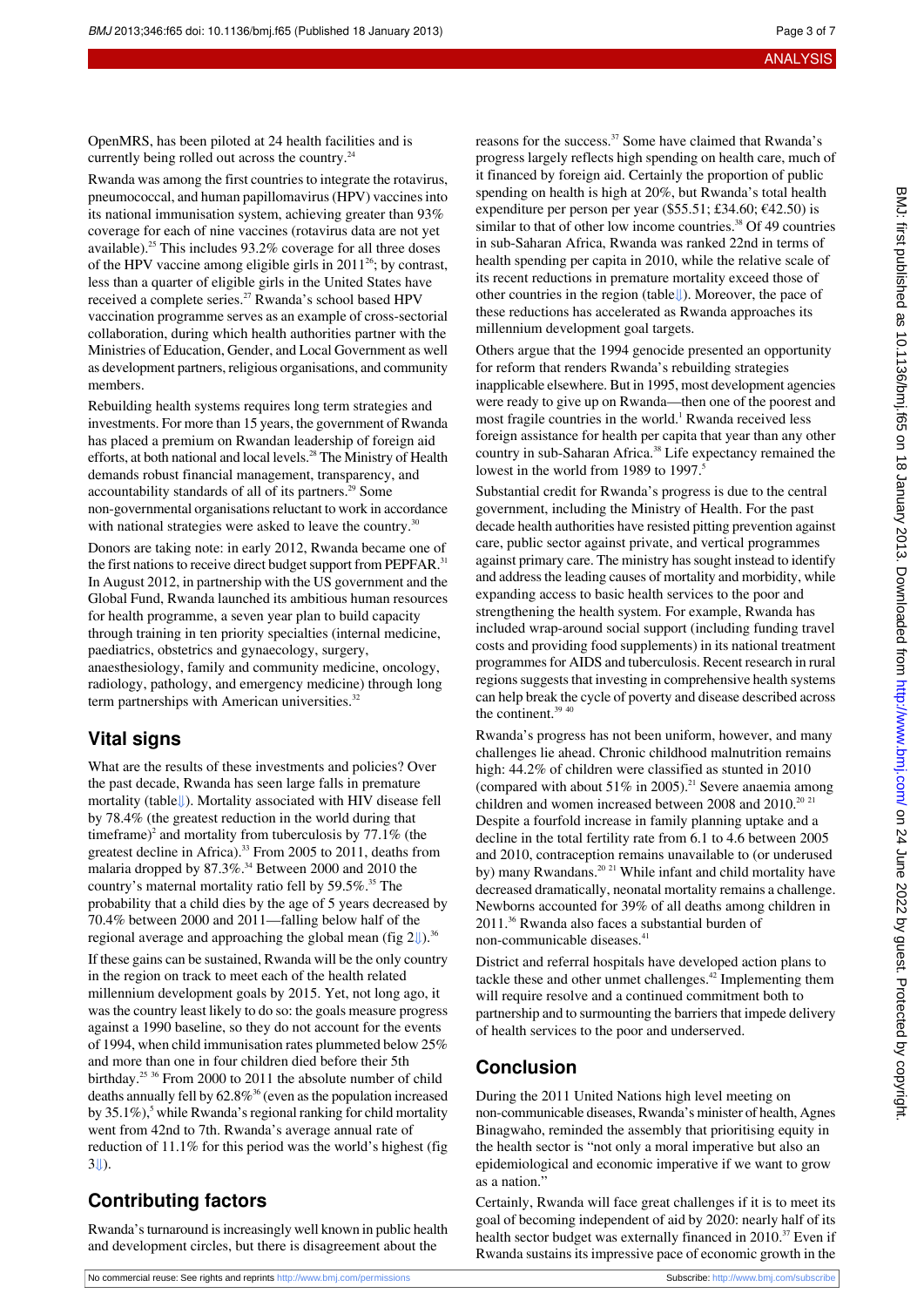coming decade (and many believe it is well positioned to do so),<sup>43</sup> redistributive funding mechanisms such as PEPFAR and the Global Fund will continue to have a crucial role in the future success of global health initiatives.

But the challenges ahead do not diminish the present successes or dilute the lessons learnt (box 2). The impressive reduction in premature mortality speaks for itself. Linking sound analysis to a collaborative approach to strengthening health systems, Rwanda has instituted policies that have produced remarkable outcomes. This has occurred in concert with economic growth. Although the term "local ownership" is often invoked in development circles, it is rare to see it implemented successfully. The lessons from Rwanda's success should inform the work of those around the world who seek to deliver on the commitment of comprehensive and equitable healthcare for all.

We thank Cassia van der Hoof Holstein, Jon Niconchuk, Michael Rich, Grace Ryan, Mickey Sexton, and Dana Thomson for their contributions. We also thank reviewers Suwit Wibulpolprasert and Frank Chimbwandira for feedback. Although this policy analysis was not funded by any specific grants, the authors are grateful for the support of Partners In Health, the Brigham and Women's Hospital, Harvard Medical School, and the Doris Duke Charitable Foundation African Health Initiative.

Contributors and sources: The authors, who include physicians, other service providers, and policy experts, have worked in Rwanda with non-governmental organisations and institutions of higher learning for the past decade. This review draws in large part on data presented in the Rwanda Demographic and Health Survey, implemented by the National Institute of Statistics of Rwanda in collaboration with the Ministry of Health. The funding for the survey was provided by national and multilateral funding mechanisms; publicly available reports of this survey, its methodologies, and its results have been presented to partners and funders and may be accessed at [http://measuredhs.com/what-we-do/](http://measuredhs.com/what-we-do/survey/survey-display-364.cfm) [survey/survey-display-364.cfm.](http://measuredhs.com/what-we-do/survey/survey-display-364.cfm) PEF conceived the central argument, led the writing process, provided direction on the organisation of the manuscript, drafted sections of the manuscript, and serves as the guarantor. CTN collected data, created the tables and figures, conducted the literature review, and drafted sections of the manuscript. CMW developed and synthesised the argument, conducted the literature review, and drafted sections of the manuscript. CS, TN, JLW, DBF, AH, SDM, and JCK participated in analysis and drafted sections of the manuscript. PCD contributed to data analysis and coordinated review of the manuscript. All authors revised the manuscript critically for content. Competing interests: All authors have completed the ICMJE unified declaration form at [www.icmje.org/coi\\_disclosure.pdf](http://www.icmje.org/coi_disclosure.pdf) (available on request from the corresponding author) and declare: CS and JCK have worked for the Ministry of Health of Rwanda. All authors have collaborated with the Ministry of Health of Rwanda on other research initiatives. No current employee of the Rwandan Ministry of Health or other governmental entity read the manuscript prior to publication.

Provenance and peer review: Commissioned; externally peer reviewed.

- 1 Uvin P. Aiding violence: the development enterprise in Rwanda. Kumarian Press, 1998. 2 World Health Organization. World Health Statistics 2012. [www.who.int/gho/publications/](http://www.who.int/gho/publications/world_health_statistics/2012/en/) [world\\_health\\_statistics/2012/en/.](http://www.who.int/gho/publications/world_health_statistics/2012/en/)
- 3 Ministry of Finance and Economic Planning. Vision 2020. Government of Rwanda, 2000. 4 National Institute of Statistics of Rwanda. The third integrated household living conditions
- survey (EICV3). 2012. [www.statistics.gov.rw/publications/third-integrated-household](http://www.statistics.gov.rw/publications/third-integrated-household-living-conditions-survey-eicv-3-main-indicators-report)[living-conditions-survey-eicv-3-main-indicators-report.](http://www.statistics.gov.rw/publications/third-integrated-household-living-conditions-survey-eicv-3-main-indicators-report) 5 World Bank. DataBank: world development indicators and global development finance.
- 2012.<http://databank.worldbank.org/>. 6 National AIDS Control Commission of Rwanda. Country progress report January
- 2008-December 2009: United Nations General Assembly special session on HIV and AIDS, 2010. [http://data.unaids.org/pub/Report/2010/rwanda\\_2010\\_country\\_progress\\_](http://data.unaids.org/pub/Report/2010/rwanda_2010_country_progress_report_en.pdf) [report\\_en.pdf](http://data.unaids.org/pub/Report/2010/rwanda_2010_country_progress_report_en.pdf).
- 7 Price JE, Leslie JA, Welsh M, Binagwaho A. Integrating HIV clinical services into primary health care in Rwanda: a measure of quantitative effects. AIDS Care 2009;21:608-14.
- 8 Walton DA, Farmer PE, Lambert W, Léandre F, Koenig SP, Mukheriee JS, Integrated HIV prevention and care strengthens primary health care: lessons from rural Haiti. J Pub Health Policy 2004;25:137-58.
- 9 World Health Organization, Joint United Nations Program on HIV/AIDS, United Nations Children's Fund. Towards universal access: scaling up priority HIV/AIDS interventions in the health sector. 2010. [www.who.int/hiv/pub/2010progressreport/en/index.html](http://www.who.int/hiv/pub/2010progressreport/en/index.html).
- 10 Rwanda Biomedical Center. Country progress report for Joint United Nations Program on HIV/AIDS 2012. [www.unaids.org/en/dataanalysis/knowyourresponse/](http://www.unaids.org/en/dataanalysis/knowyourresponse/countryprogressreports/2012countries/ce_RW_Narrative_Report) [countryprogressreports/2012countries/ce\\_RW\\_Narrative\\_Report.](http://www.unaids.org/en/dataanalysis/knowyourresponse/countryprogressreports/2012countries/ce_RW_Narrative_Report)pdf.
- 11 Ministry of Health of Rwanda. (2012). Rwanda health statistics booklet 2011. [http://moh.](http://moh.gov.rw/english/wp-content/uploads/2012/05/MOH_Annual_booklet-2011.pdf) [gov.rw/english/wp-content/uploads/2012/05/MOH\\_Annual\\_booklet-2011.pdf](http://moh.gov.rw/english/wp-content/uploads/2012/05/MOH_Annual_booklet-2011.pdf).
- 12 Mugeni C. Rwanda's community health system: from policy to action. First annual international community health summit. Kigali, Rwanda, 25 January 2011. [www.icchrwanda.](http://www.icchrwanda.org/index.php?option=com_content&view=article&id=60&Itemid=3) [org/index.php?option=com\\_content&view=article&id=60&Itemid=3](http://www.icchrwanda.org/index.php?option=com_content&view=article&id=60&Itemid=3).
- 13 Rich ML, Miller AC, Niyigena P, Franke MF, Niyonzima JB, Socci A, et al. Excellent clinical outcomes and high retention in care among adults in a community-based HIV treatment program in rural Rwanda. J Acquir Immune Defic Syndr 2012;59:e35-42.
- 14 Kalk A, Groos N, Karasi JC, Girrbach E. Health systems strengthening through insurance subsidies: the GFATM experience in Rwanda. Trop Med Int Health 2010;15:94-7.
- 15 Lu C, Chin B, Lee J, Basinga P, Hirschhorn LR, Hill K, et al. Towards universal health coverage: an evaluation of Rwanda mutuelles in its first eight years. PLoS ONE 2012;7:e39282.
- 16 Ministry of Health of Rwanda. Rwanda Community-Based Health Insurance Policy. 2010. [http://moh.gov.rw/english/wp-content/uploads/2012/05/Mutual\\_policy\\_document\\_final1.](http://moh.gov.rw/english/wp-content/uploads/2012/05/Mutual_policy_document_final1.pdf) [pdf.](http://moh.gov.rw/english/wp-content/uploads/2012/05/Mutual_policy_document_final1.pdf)
- 17 Basinga P, Gertler PJ, Binagwaho A, Soucat ALB, Sturdy J, Vermeersch CMJ. Effect on maternal and child health services in Rwanda of payment to primary health-care providers for performance: an impact evaluation. Lancet 2011;377:1421-8.
- 18 National Institute of Statistics of Rwanda, Macro International. Rwanda demographic and health survey 2000. [http://measuredhs.com/what-we-do/survey/survey-display-165.cfm.](http://measuredhs.com/what-we-do/survey/survey-display-165.cfm) 19 National Institute of Statistics of Rwanda, Macro International. Rwanda demographic and
- health survey 2005. [http://measuredhs.com/what-we-do/survey/survey-display-252.cfm.](http://measuredhs.com/what-we-do/survey/survey-display-252.cfm) 20 National Institute of Statistics of Rwanda, Macro International. Rwanda interim demographic
- and health survey 2007-2008. [http://measuredhs.com/what-we-do/survey/survey-display-](http://measuredhs.com/what-we-do/survey/survey-display-323.cfm)[323.cfm.](http://measuredhs.com/what-we-do/survey/survey-display-323.cfm)
- 21 National Institute of Statistics of Rwanda, Macro International. Rwanda demographic and health survey 2010. [http://measuredhs.com/what-we-do/survey/survey-display-364.cfm.](http://measuredhs.com/what-we-do/survey/survey-display-364.cfm) 22 Ministry of Health of Rwanda. Health management information system. 2012. [http://moh.](http://moh.gov.rw/english/?page_id=2221)
- [gov.rw/english/?page\\_id=2221](http://moh.gov.rw/english/?page_id=2221). 23 Nsanzimana S, Ruton H, Lowrance DH, Cishahayo S, Nyemazi JP, Muhayimpundu R, et al. Cell phone-based and internet-based monitoring and evaluation of the national antiretroviral treatment program during rapid scale-up in Rwanda: TRACnet, 2004–2010. J Acquir Immune Defic Syndr 2012;59:e17-23.
- 24 Amoroso CL, Akimana B, Wise B, Fraser HS. Using electronic medical records for HIV care in rural Rwanda. Stud Health Technol Informat 2010;160:337-41.
- 25 World Health Organization. WHO-UNICEF vaccination coverage estimates time series for Rwanda. 2012. [http://apps.who.int/immunization\\_monitoring/en/globalsummary/](http://apps.who.int/immunization_monitoring/en/globalsummary/timeseries/tswucoveragebycountry.cfm?country=RWA) [timeseries/tswucoveragebycountry.cfm?country=RWA.](http://apps.who.int/immunization_monitoring/en/globalsummary/timeseries/tswucoveragebycountry.cfm?country=RWA)
- 26 Binagwaho A, Wagner CM, Gatera M, Karema C, Nutt CT, Ngabo F. Achieving high coverage in Rwanda's national human papillomavirus vaccination programme. Bull World Health Organ 2012;90:623-8.
- 27 Hirth JM, Tan A, Wilkinson GS, Berenson AB. Completion of the human papillomavirus vaccine series among insured females between 2006 and 2009. Cancer 2012;118:5623-9.
- 28 Rwangombwa J. The struggle for ownership of assistance: health and HIV/AIDS in Rwanda. Development Outreach 2011;11:11-3. https://openknowledge.worldbank.org/ handle/10986/4566.
- 29 Logie D, Rowson M, Ndagije F. Innovations in Rwanda's health system: looking to the future. Lancet 2008;372:256-61.
- 30 Porter ME, Lee S, Rhatigan J, Kim JY. Partners in Health: HIV care in Rwanda. Harvard Business School Case 709474. Harvard Business School Press, 2009.
- 31 Goosby E, von Zinkernagel D, Holmes C, Haroz D, Walsh T. Raising the bar: PEPFAR and new paradigms for global health. J Acquir Immune Defic Syndr 2012;60:S158-62.
- 32 Ministry of Health of Rwanda. Rwanda human resources for health program. [http://](http://hrhconsortium.moh.gov.rw) [hrhconsortium.moh.gov.rw](http://hrhconsortium.moh.gov.rw).
- 33 World Health Organization. Global tuberculosis report 2012. [http://apps.who.int/iris/](http://apps.who.int/iris/bitstream/10665/75938/1/9789241564502_eng.pdf) [bitstream/10665/75938/1/9789241564502\\_eng.pdf](http://apps.who.int/iris/bitstream/10665/75938/1/9789241564502_eng.pdf).
- 34 World Health Organization. World malaria report 2012. [http://www.who.int/malaria/](http://www.who.int/malaria/publications/world_malaria_report_2012/en/index.html) [publications/world\\_malaria\\_report\\_2012/en/index.html.](http://www.who.int/malaria/publications/world_malaria_report_2012/en/index.html)
- 35 World Health Organization, United Nations Children's Fund, United Nations Population Fund, World Bank. (2012). Trends in Maternal Mortality: 1990 to 2010. Geneva, Switzerland: World Health Organization. [www.who.int/reproductivehealth/publications/](http://www.who.int/reproductivehealth/publications/monitoring/9789241503631/en/index.html) [monitoring/9789241503631/en/index.html](http://www.who.int/reproductivehealth/publications/monitoring/9789241503631/en/index.html).
- 36 United Nations Children's Fund, World Health Organization, World Bank, United Nations Population Division. Levels and trends in child mortality. 2012. [www.unicef.org/media/](http://www.unicef.org/media/files/UNICEF_2012_IGME_child_mortality_report.pdf) [files/UNICEF\\_2012\\_IGME\\_child\\_mortality\\_report.pdf.](http://www.unicef.org/media/files/UNICEF_2012_IGME_child_mortality_report.pdf)
- 37 Farmer P, Nizeye B, Stulac S, Keshavjee S. Structural violence and clinical medicine. PLoS Med 2006;3:e449.
- 38 World Health Organization. Global health expenditure database. [http://apps.who.int/nha/](http://apps.who.int/nha/database/DataExplorerRegime.aspx) [database/DataExplorerRegime.aspx](http://apps.who.int/nha/database/DataExplorerRegime.aspx).
- 39 Alsan MA, Westerhaus M, Herce M, Nakashima K, Farmer PE. Poverty, global health, and infectious disease: lessons from Haiti and Rwanda. Infect Dis Clin N Am 2011;25:611-22.
	- Bonds MH, Dobson AP, Keenan DC. Disease ecology, biodiversity, and the latitudinal gradient in income. PLoS ONE 2012;10: e1001456.
- 41 Kidder A, Bukhman G, eds. The Partners In Health Guide to chronic care integration for endemic non-communicable diseases. Rwanda edition. Cardiac, renal, diabetes, pulmonary, and palliative care. 2011.<http://act.pih.org/ncdguide>.
- 42 Ministry of Health of Rwanda. District hospital action plans. 2012. [http://moh.gov.rw/](http://moh.gov.rw/english/?page_id=2200) [english/?page\\_id=2200](http://moh.gov.rw/english/?page_id=2200).
- 43 Crisafulli P, Redmond A. Rwanda, Inc.: how a devastated nation became an economic model for the developing world. Palgrave Macmillan, 2012.

#### **Accepted:** 26 November 2012

#### Cite this as: BMJ 2013;346:f65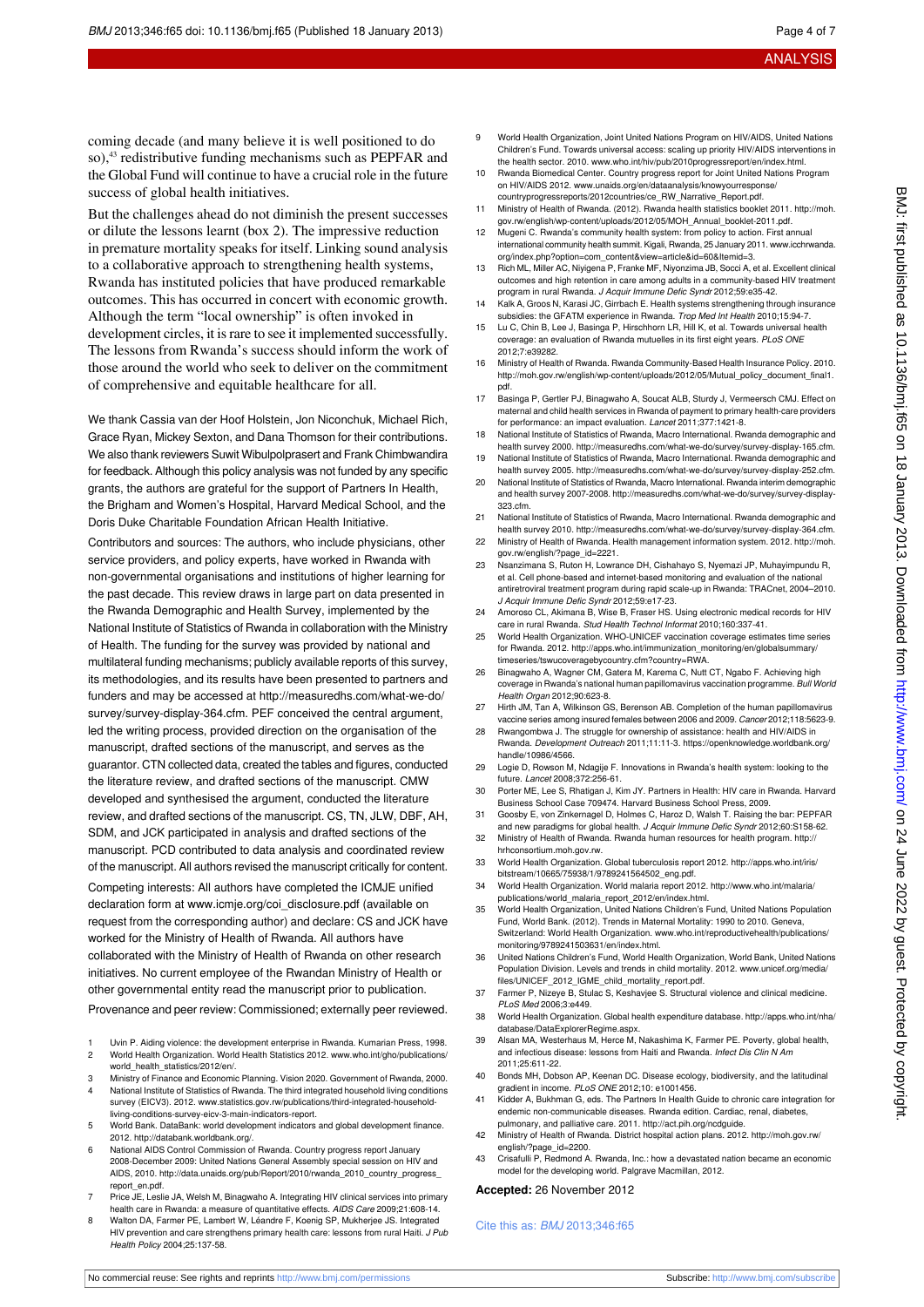#### ANALYSIS

#### **Box 2: Lessons from Rwanda: strategies for strengthening comprehensive health systems**

National leadership—High level political commitment to equity and to service delivery as well as a clear plan for action

Health systems approach—Harnessing funding for disease specific or other "vertical" programmes to build and strengthen platforms for integrated service delivery

Country ownership—Health system spending managed by or in partnership with national and local government

Community based care—For example, using community health workers to increase the effectiveness and efficiency of care delivery, especially for chronic diseases

Evidence based policy making—A critical "feedback loop" linking research to service and training to promote accountability and improve the quality of care

Cross-sector collaboration—Strengthening health systems with partnerships between the public and private sectors and also across sectors and ministries

This is an open-access article distributed under the terms of the Creative Commons Attribution Non-commercial License, which permits use, distribution, and reproduction in any medium, provided the original work is properly cited, the use is non commercial and is otherwise in compliance with the license. See: [http://creativecommons.org/licenses/by](http://creativecommons.org/licenses/by-nc/2.0/)[nc/2.0/](http://creativecommons.org/licenses/by-nc/2.0/) and<http://creativecommons.org/licenses/by-nc/2.0/legalcode>.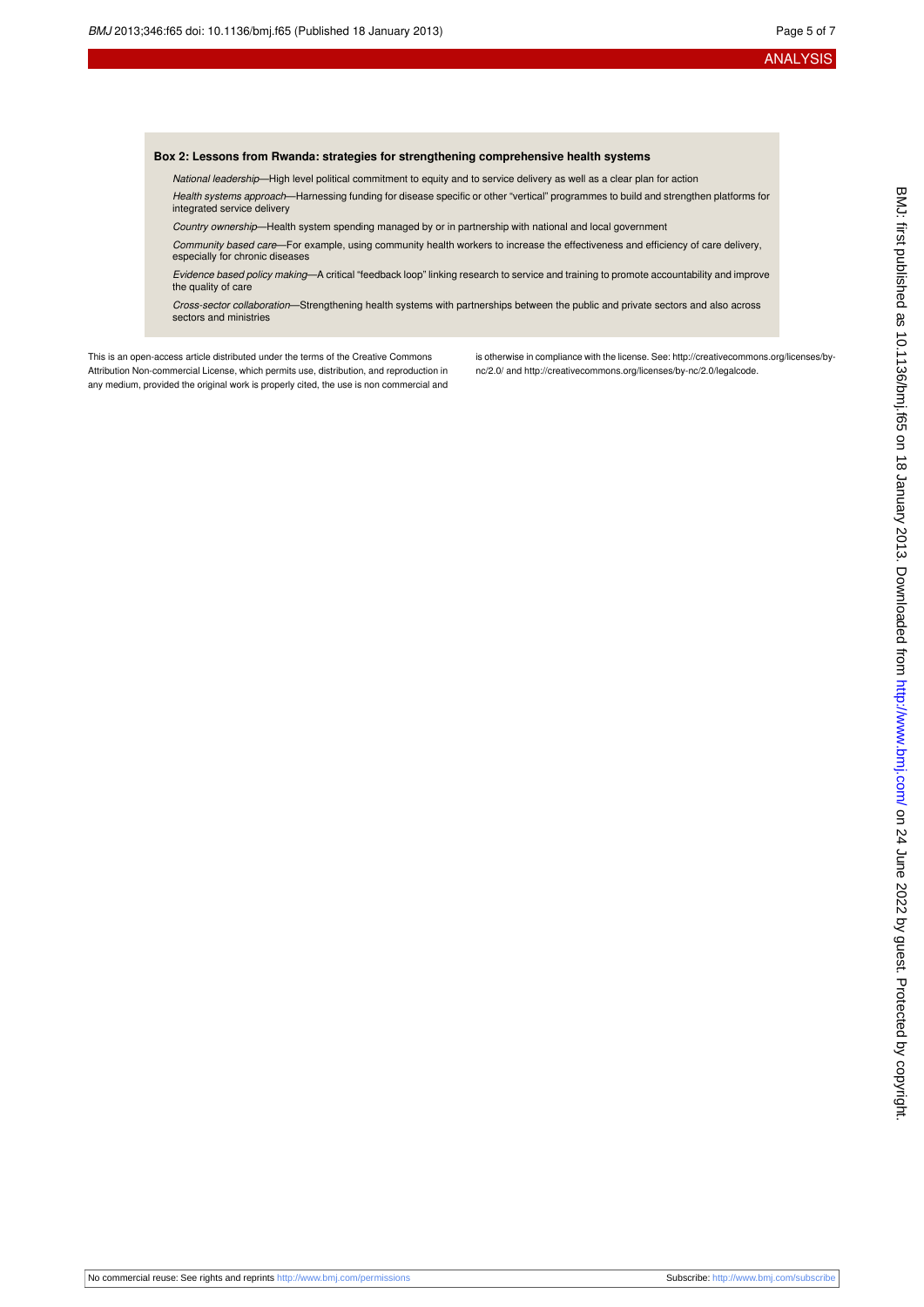## **Table**

<span id="page-5-0"></span>

| 2 22 33 34 35<br>Table   Premature mortality in Rwanda, 2000-11 |            |         |                     |                          |                            |           |  |
|-----------------------------------------------------------------|------------|---------|---------------------|--------------------------|----------------------------|-----------|--|
|                                                                 |            |         |                     | Annual rate of reduction |                            |           |  |
|                                                                 | 2000       | 2011    | Total reduction (%) | (%)                      | Regional rank Global rank* |           |  |
| <b>Tuberculosis</b>                                             |            |         |                     |                          |                            |           |  |
| <b>Malaria</b>                                                  |            |         |                     |                          |                            |           |  |
| Child and maternal mortality                                    |            |         |                     |                          |                            |           |  |
| <b>HIV/AIDS</b>                                                 |            |         |                     |                          |                            |           |  |
| HIV incidence/ 100 000                                          | 207        | 88†     | 57.5                | 9.5                      | 5                          | 8         |  |
| AIDS deaths/100 000                                             | 190        | 41†     | 78.4                | 17.0                     |                            |           |  |
| Incidence/100 000                                               | 326        | 94      | 71.2                | 11.3                     | $\mathbf{1}$               | 4         |  |
| Mortality/100 000                                               | 48         | 11      | 77.1                | 13.4                     | 1                          | 5         |  |
| <b>Total cases</b>                                              | 1 669 614‡ | 212 200 | 87.3                | 34.4                     | NA                         | NA        |  |
| Total deaths                                                    | 1 582‡     | 380     | 76.0                | 23.8                     | <b>NA</b>                  | <b>NA</b> |  |
| Deaths/1000 live births                                         | 183        | 54      | 70.4                | 11.1                     | 1                          |           |  |
| <b>Total deaths</b>                                             | 61343      | 22 813  | 62.8                | 9.0                      | $\overline{2}$             | 4         |  |
| Maternal mortality ratio/100 000 live births                    | 840        | 340\$   | 59.5                | 9.0                      | 1                          | 6         |  |

\*Only countries with populations greater than 500 000 included.

†2009 data.

‡2005 data.

§2010 data.